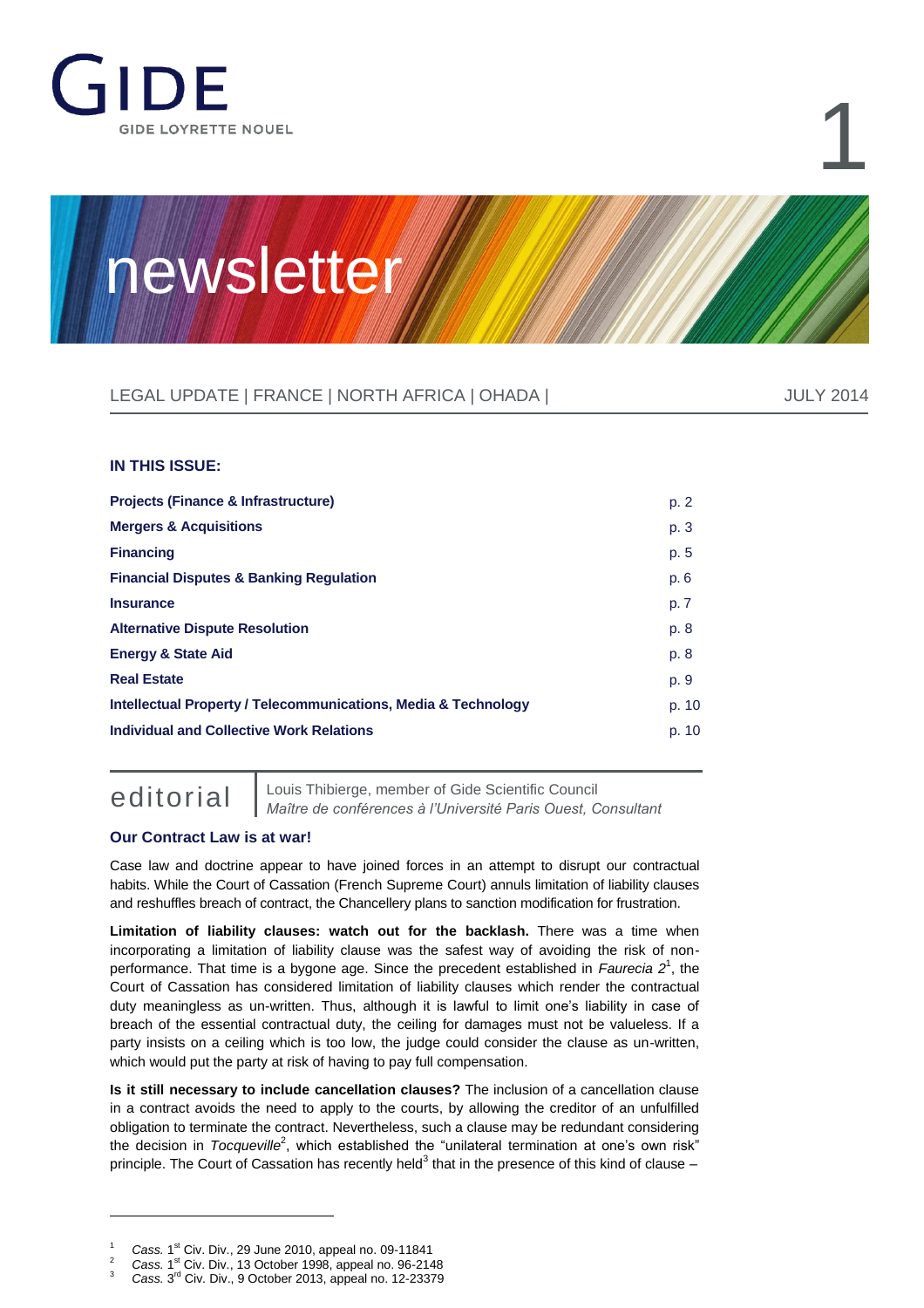providing for the payment of compensation for termination in the case considered – the creditor could no longer opt for unilateral termination.

However, this answer is not final; it is likely that a decision emanating from the "*chambre mixte*" of the Court of Cassation will be necessary in order to harmonize the case law. As things stand, caution should prevail: inserting a cancellation clause could end up being counterproductive.

**Is the precedent established in** *Canal de Craponne***<sup>4</sup> about to be overturned? For** 150 years, the courts have refrained from revising a contract when the economic circumstances have evolved. Article 104 of the draft reform of the law of contracts, drawn up by the Chancellery, allows for this revision. If an unpredictable change of circumstances has made the execution of a contract too burdensome for a party, both parties will have to renegotiate the contract. In case of failure or refusal, the parties could, by common agreement, ask the courts to adapt the contract. In the event of lack of agreement, either party could apply to the courts for termination of the contract.

These changes in the law of contracts constitute a powerful stimulus for the practitioner, inviting him to find ever new solutions.

#### **PROJECTS (FINANCE & INFRASTRUCTURE)**

*B[y Etienne Amblard,](http://www.gide.com/en/lawyers/etienne-amblard) [Marie Bouvet-Guiramand](http://www.gide.com/en/lawyers/marie-bouvet-guiramand) & [Pierre Wiehn](http://www.gide.com/en/lawyers/pierre-wiehn)*

#### **Challenging administrative contracts**

The Conseil d'Etat (French Supreme Administrative Court) has recently judged<sup>5</sup> that any third party to an administrative contract – signed from 4 April 2014 – can challenge its validity before the administrative courts.

The case law (dating back over 100 years) according to which a third party cannot contest the validity of a contract has known a lot of exceptions. Indeed, since 2007, this case law has no longer applied to unsuccessful bidders in tendering procedures. Nevertheless, such ruling could, theoretically, lead to an increase in the number of potential claimants.

Claims must be filed within two months from the contract's publication. Third parties will only be able to file claims on the grounds of unlawfulness that is particularly serious or that can be proved to be damaging to their interests with sufficient certainty.

#### **Local government reform**

The French President has announced an upcoming local government reform. The draft laws published on 18 June 2014 in particular group regions together, reducing their number to just 14, and transfer to them the management of certain sectors (transport, education, urban planning and infrastructures).

Over the long term, the general councils (*conseils généraux de départements)* will hand over a significant part of their functions to the regions or intercommunal cooperation. The *départements* would thus no longer be decentralization relays, but rather actors of "deconcentration".

 $\overline{a}$ 

<sup>4</sup> *Cass.* Civ. Div., 6 March 1876

<sup>5</sup> *Conseil d'Etat*, 4 April 2014, *Département du Tarn et Garonne,* claim no. 358994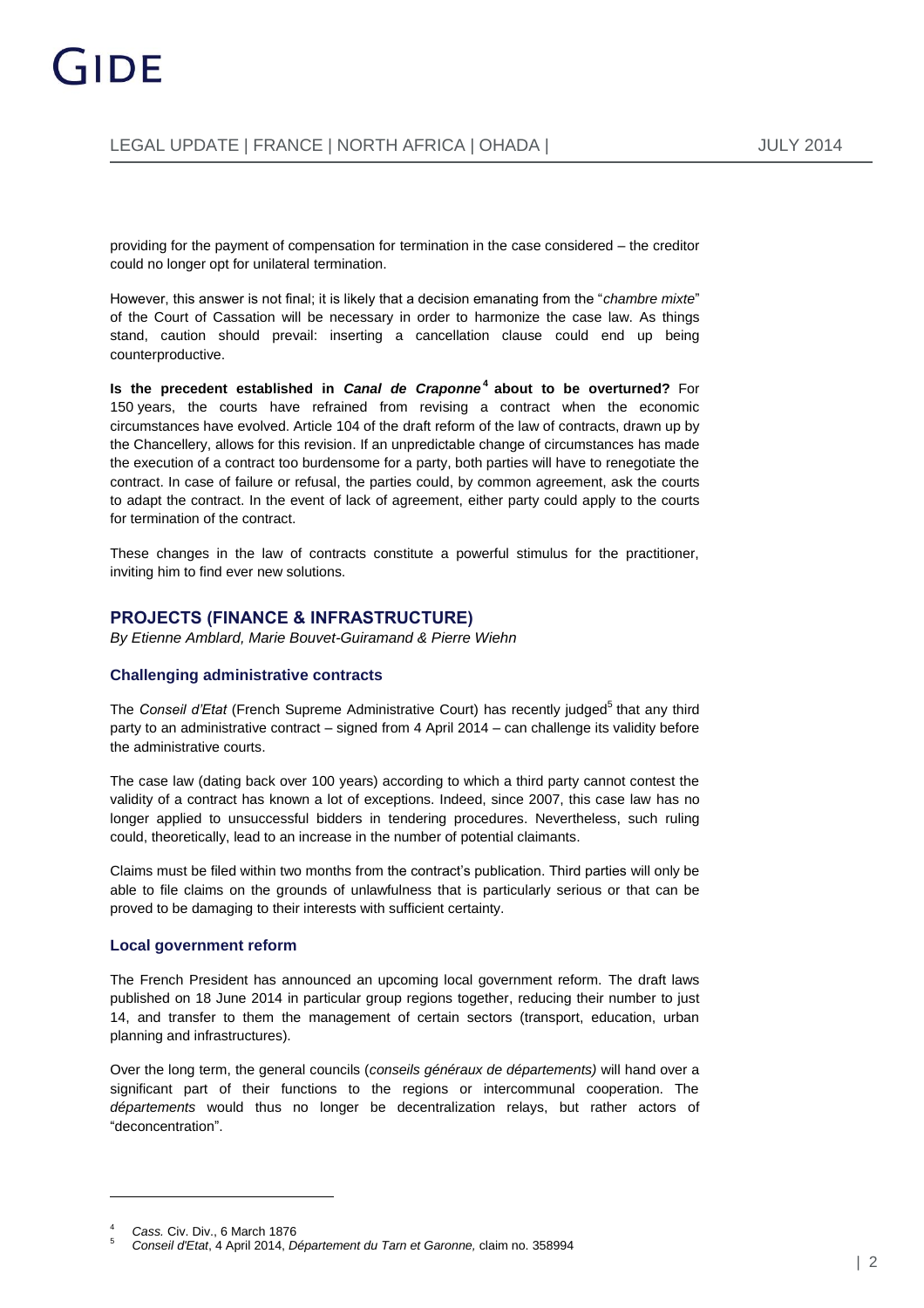The bill is now being discussed at the *Assemblée Nationale* (the lower house of the French parliament), after the *Sénat* (the upper house) rejected the new regions map.

Beyond its purely institutional aspect, the announced reform will impact those companies that are co-contractors to local governments concerned by the reform. They may have questions related to the transfer of commitments in the context of transferred competences and, as applicable, to the effectiveness of agreements organizing the financial consequences of such transfers.

#### **Morocco adopts a PPP Law**

The final text of Law no. 86-12 relating to public-private partnerships (the "PPP Law") was adopted on 12 February 2014 by the House of Representatives. The PPP Law will enter into force on the effective date of its implementing regulations, which is expected to be in the coming months.

The PPP Law draws heavily on French Order no. 2004-559 of 17 June 2004 on partnership contracts and lays down the principles governing the award of PPP contracts and their content.

Morocco already has a law on delegated management of public services $^6$ , on the basis of which a large number of infrastructure projects have been carried out, but it applies only to local governments and public establishments, and not to the state. Other projects have nevertheless been implemented in the form of concessions or PPPs under either sectorspecific legislation or general contract law (ports, water, electricity, irrigation, urban transport).

The adoption of the PPP Law will allow the state, its public establishments and state-owned companies to use PPPs more systematically for projects in which it is not appropriate to allocate the operating risk to the private party, for instance in non-commercial sectors (education, health, etc.).

#### **MERGERS & ACQUISITIONS**

*B[y Cira Caroscio,](http://www.gide.com/en/lawyers/cira-veronica-caroscio) [Alexis Pailleret](http://www.gide.com/en/lawyers/alexis-pailleret) & [Annabelle Raguenet de Saint Albin](http://www.gide.com/en/lawyers/annabelle-raguenet-de-saint-albin)*

#### **Extension of the scope of foreign investment control in France**

In the midst of the battle for Alstom, the French Government issued a decree<sup>7</sup> expanding the list of strategic sectors in which foreign investments require prior authorization from the French Minister of the Economy. The decree, which entered into force on 16 May 2014, is applicable even with respect to on-going transactions.

The French government had previously exercised control on foreign investments in France in certain industry sectors perceived as "sensitive", in particular defence-related activities. This decree extends the scope of such State control to additional activities, defined by their essential contribution to the safeguarding of French interests "on public policy, public security or national defence", and including the following sectors: energy and water supply, transport and electronic communication networks and services, vital installations, facilities and structures (within the meaning of the French Defence Code), and public health.

If necessary, the French government may impose conditions on the corresponding investments. In addition, the aforementioned decree broadens the scope of the authority of the French Minister of the Economy. Whereas previously such authority was limited to cases where a sensitive activity was ancillary to the French business at stake, it has now been extended to all cases, regardless of whether or not the sensitive activity is ancillary.

 $\overline{a}$ 

<sup>6</sup> Law no. 54-05 of 14 February 2006

Decree no. 2014-479 of 14 May 2014 on foreign investment subject to prior authorization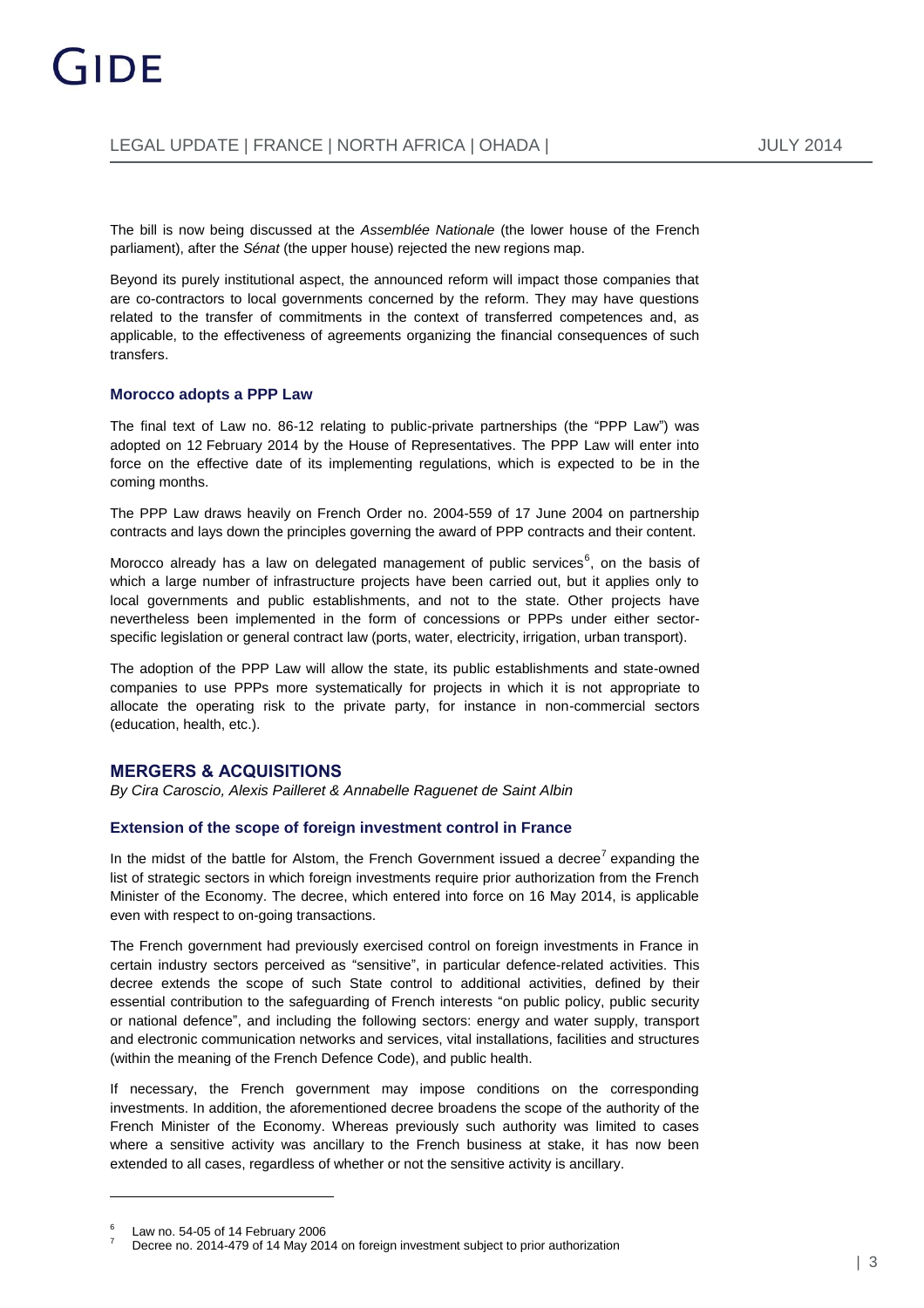Given the extensive scope of the State's control, there are grounds to question the compatibility of this decree with the European treaties.

#### **OHADA corporate law reform**

The OHADA Council of Ministers adopted a new Uniform Act on commercial companies and economic interest groupings on 30 January 2014.<sup>8</sup> It applies to any company incorporated in any of the 17 OHADA Member States, as from 5 May 2014.

The main contributions of the reform are the creation of a new corporate form, the *société par actions simplifiée* (equivalent to the French simplified form of public limited company) and the creation of new types of securities, which include preference shares. The new Uniform Act also confirms the validity of shareholders' agreements and clarifies several aspects of the legal framework applicable to *sociétés par actions*.

This reform affords investors greater flexibility in the organization of their projects in the OHADA region, but also requires them to make the by-laws of their existing SAs in the region compliant with the new Uniform Act within two years.

**Foreign investment in Algeria five years on from the introduction of the "49/51%" rule**

Despite the series of restrictions on foreign investment in Algeria introduced by the Complementary Finance Act for 2009, foreign companies continue to invest in the country, and certain signs of easing are becoming apparent.

For example, the recent Finance Act for 2014 removed the requirement for all foreign investment to be approved in advance by the Algerian National Investment Council (*Conseil National de l'Investissement*).

One of the most notable measures of the Algerian foreign investment regime is without a doubt the rule that prevents foreign investors from holding more than 49% of the capital in any Algerian company (it being noted that the Algerian partner in a joint-venture is never a sleeping partner).

Many contractual mechanisms are nonetheless available, not only to protect the investment of foreign partners, but also to enable them to exercise full control over the governance of their joint-venture and to provide for an exit strategy.

Further measures also apply to foreign investments, such as the infamous right of first refusal granted to the Algerian State, which gave rise to the "Djezzy affair". This dispute ended in the signature by the Algerian National Investment Fund (*Fonds National d'Investissement*) of a share purchase agreement on 18 April 2014 for a 51% stake in Orascom Telecom Algérie (OTA), for USD 2.643 billion. The signature of such SPA suspended the arbitration proceedings brought by Global Telecom Holding against the Algerian State on 12 April 2012, on the basis of the Bilateral Investment Treaty between Algeria and Egypt $^9$ .

<sup>8</sup> [http://www.gide.com/sites/default/files/gide\\_africa\\_clientalert\\_ohadareform\\_en\\_14may2014\\_0.pdf](http://www.gide.com/sites/default/files/gide_africa_clientalert_ohadareform_en_14may2014_0.pdf) 9 http://www.gide.com/en/news/gide-advises-vimpelcom-on-the-transfer-of-51-of-orascom-telecomalgerie-djezzy-to-the-algerian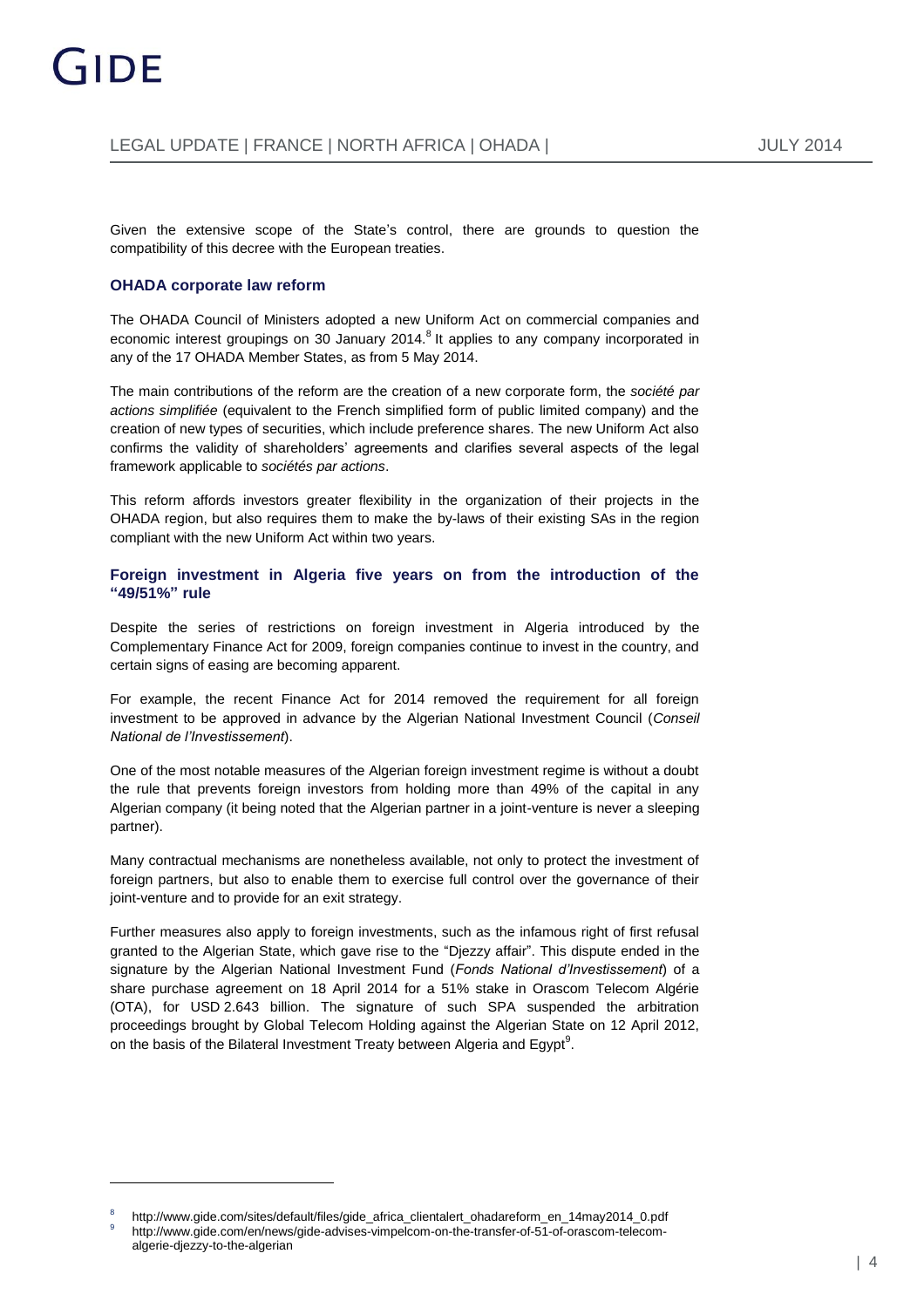#### **FINANCING**

*B[y Thomas Binet,](http://www.gide.com/en/lawyers/thomas-binet) [Rima Maîtrehenry](http://www.gide.com/en/lawyers/rima-maitrehenry) [& Chucri Joseph Serhal](http://www.gide.com/en/lawyers/chucri-joseph-serhal)*

#### **The** *fonds professionnels de capital investissement* **can now invest in debt instruments**

The transposition into French law of Directive 2011/61/EU on alternative investment fund managers<sup>10</sup> (AIFM Directive) resulted in a comprehensive reform of the financial products existing under French law. In particular, the *fonds communs de placement à risques contractuels* (*FCPR Contractuels*) were amongst the very few private equity vehicles which were allowed to invest up to 15% of their assets in debt instruments issued by non-listed companies. Since the transposition of the AIFM Directive, *FCPR Contractuels* have been subject to the same terms and conditions as are applicable to *fonds professionnels spécialisés*<sup>11</sup> which means that they are no longer bound by any limitation as to the percentage of debt instruments in which they can invest. Similarly, *fonds professionnels de capital investissement* (FPCI)<sup>12</sup>, which were not previously allowed to invest in debt instruments, can now, since the transposition of the AIFM Directive, invest up to 15% of their assets in such instruments<sup>13</sup>.

This new investment opportunity will be of great interest to FPCIs active in turnaround operations and, more generally, for any FPCI involved in the restructuring of its portfolio companies' underlying debt. However, many FPCIs will not benefit automatically from this flexibility without amending their respective by-laws. Generally, any by-laws drafted before the transposition of the AIFM Directive would restrict the FPCI's investments to operations authorized under French law before such transposition, i.e., investment in equity or shareholder loans. Management companies must therefore amend the by-laws of the FPCIs they manage to permit exposure to debt instruments. This is likely to lead to discussions with fund investors as to the strategy that will be followed by such FPCIs through this type of investment.

#### **Crowdfunding**

 $\overline{a}$ 

France has recently implemented a new regulation for crowdfunding<sup>14</sup>. It has created a special status of "crowdfunding intermediaries" for approved platforms offering interest-bearing loans to individuals who are willing to finance a project.

This constitutes a new exception to the banking monopoly, as individuals will now be able to grant fixed-rate loans to legal or natural persons to fund a professional project or for training needs, when the parties are brought together through a crowdfunding intermediary. The ceiling for these loans, initially set at €300,000, has been increased to €1,000,000, making France one of the leaders in crowdfunding.

The regulation imposes several constraints upon the crowdfunding intermediary's executives, such as good-repute and skill-level requirements, rules of good practice, an obligation to inform lenders about the risks they incur, and other safeguards. On the same terms as if they were banks, crowdfunding intermediaries will be able to check the creditworthiness of individuals seeking the funding of their project, through the FIBEN banking database on companies.

The European Commission is planning on developing a common approach at EU level and realizing a number of studies, with the purpose of better understanding the issues and

<sup>&</sup>lt;sup>10</sup> Directive 2011/61/EU of 8 June 2011 transposed by Order no. 2013-676 and the corresponding implementing decree no. 2013-687

<sup>11</sup> The new name for *OPCVM contractuels* (contractual UCITS)

<sup>&</sup>lt;sup>12</sup> The new name for *fonds communs de placement à risques à procédure allégée*<br><sup>13</sup> Article L944 460(II). Franch Menateur and Financial Cada

<sup>&</sup>lt;sup>13</sup> Article L214-160(II), French Monetary and Financial Code<br><sup>14</sup> Cross no. 2014 EEQ of 20 May 2014 ap aroughinging

Order no. 2014-559 of 30 May 2014 on crowdfunding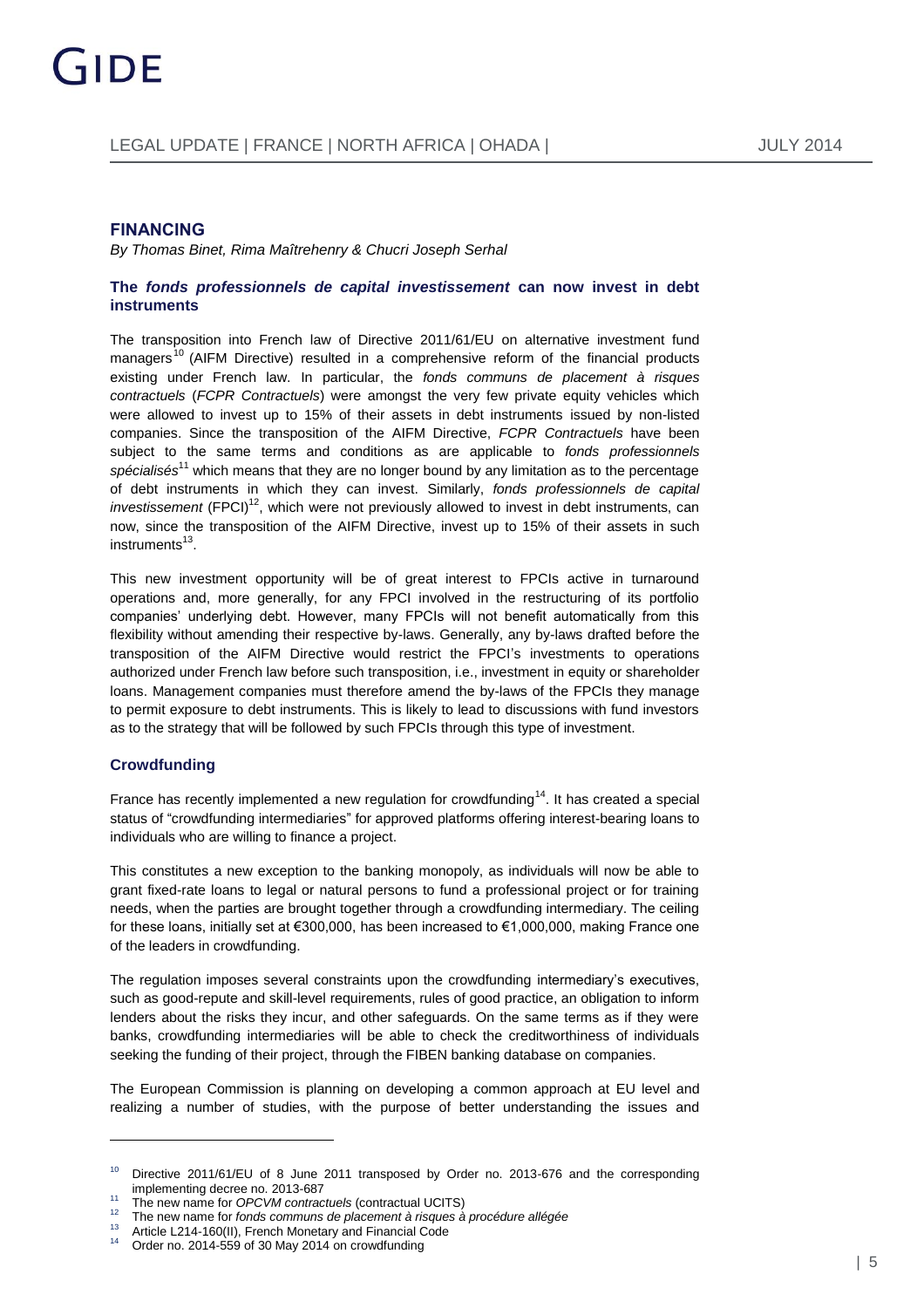challenges of this emerging practice and its repercussions upon, *inter alia*, research and innovation. The *Association Française de l'Investissement Participatif* (French Crowdfunding Association) and the *Association Nationale des Conseils Financiers* (National Association of Financial Advisors) are planning on cooperating to regulate the sector.

#### **The impact of a negative Euribor on financing contracts**

For the first time in its history, the deposit facility rate of the European Central Bank was lowered on 5 June 2014, making it negative at (-)0.1%. The Euribor rate could therefore also become negative in the coming weeks. In financing contracts, the remuneration of a bank is generally indexed to a reference rate (i.e. EURIBOR [X] months) plus a margin. A negative Euribor rate mathematically reduces the remuneration of a lending bank under a financing agreement.

The hypothesis of a negative reference rate has not been clearly addressed in the vast majority of financing contracts underway on the market, such that the documentation rarely provides a floor rate for circumstances in which the index reference is negative.

We endorse the recommendations of the Loan Market Association (LMA), which suggests including in contractual documentation a provision to the effect that, if the reference rate falls to below zero, such reference rate will be deemed to be zero, and recommends that an amendment to existing contracts be drawn up to this effect.

#### **FINANCIAL DISPUTES & BANKING REGULATION**

*B[y Frédéric Daul,](http://www.gide.com/en/lawyers/frederic-daul) [Audrey Kukulski](http://www.gide.com/en/lawyers/audrey-kukulski) [& Laetitia Lemercier](http://www.gide.com/en/lawyers/laetitia-lemercier)*

#### **International economic sanctions**

International economic sanctions may be taken against natural or legal persons, entities or countries and comprise freezing of funds, assets or economic resources as well as the prohibition of certain financial or commercial transactions.

In France, such sanctions (pronounced by the UN, or at a European or national level) are administered by the *Direction Générale du Trésor* (and the *Autorité de Contrôle Prudentiel* supervises their implementation by banking entities). In the United States, the Office of Foreign Assets Control administers the various economic sanction programmes recognized by the United States.

The American justice system has recently issued sentences involving very heavy fines for noncompliance with such economic sanction programmes.

Any French person or entity established or acting on American territory (or, as the case may be, carrying out transactions in USD) must ensure that its activities are compliant with the economic sanction programmes in force, especially if such entity is involved in a financial transaction. Increasingly systematically, credit institutions ask their counterparts to declare that they comply with these measures, in order to avoid any criminal, financial or reputational risk. A representation relating to these sanctions is included in the contractual documentation where the counterpart represents, for example, that it is not subject to such sanctions and certifies that the funds obtained shall not be used to the benefit of a person or entity subject to such sanctions. Given the scope and diversity of such economic sanctions, it is of interest to pay particular attention to and to negotiate carefully the content of such clauses.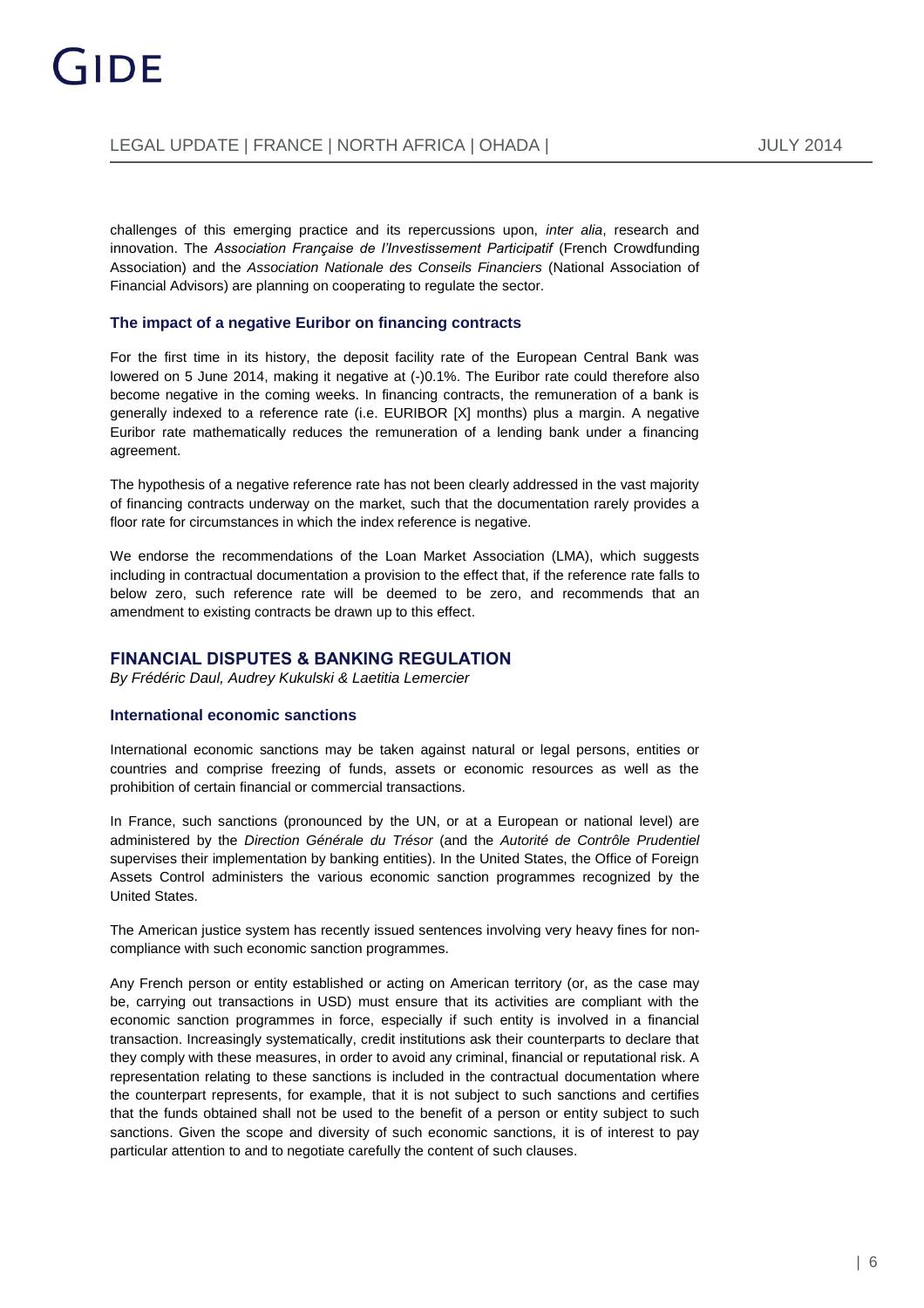#### **Prevention and resolution of banking crisis**

A new step has been taken in the implementation of the banking union with the adoption on 15 April 2014 of three key texts by the European Parliament (Single Resolution Mechanism, Bank Recovery and Resolution Directive ("BRRD") and update of the Deposit Guarantee Schemes Directive ("DGSD")).

The French legislator acted ahead of the finalization of the negotiations on the BRRD last year by adopting the law on separation and regulation of banking activities ("SRBA") $^{\mathsf{15}}$ .

The purpose of this new set of rules is to preserve financial stability and to avoid in the future a situation where Member States, and so the taxpayers, have to come to the rescue in the event of a banking crisis.

One of the key measures lies in the bail-in mechanism provided by the BRRD. Such mechanism, which will come into force in January 2016, will allow the resolution authorities to depreciate or to convert into equity the claims of shareholders and other creditors of an insolvent bank or a bank which may become bankrupt, pursuant to a priority order determined by the BRRD.

Contrary to the SRBA, the BRRD is not limited to subordinated debts. Nonetheless, several types of debts are excluded from the mechanism (in particular deposits protected by a deposit guarantee scheme, secured liabilities (including covered bonds), inter-bank lending that has an initial maturity of less than seven days and liabilities towards employees).

Furthermore, the update of the DGSD provides for an increase in the level of protection of depositors. The latter will be reimbursed within a shorter period of time<sup>16</sup> and their banking deposits remain guaranteed up to €100,000 (per depositor and per bank).

#### **INSURANCE**

*B[y Charles-Eric Delamare-Deboutteville](http://www.gide.com/en/lawyers/charles-eric-delamare-deboutteville) & [Alexandra Munoz](http://www.gide.com/en/lawyers/alexandra-munoz)*

#### **Enactment of the Consumer Law ("Hamon Law") - Class action and contract termination issues in insurance law**

The Consumer Law dedicated to reinforcing consumer rights was passed on 18 March 2014<sup>17</sup>. This law provides a certain number of measures for which the implementation will run up to 2016, especially regarding insurance law matters.

It introduces the possibility of mass-consumption-related class action in order to indemnify economic losses notably caused by the breach of competition rules.

The objective of introducing this class-action into French law is notably to allow legal actions in cases of mass litigation when the losses sustained would have been insufficient for a standard individual claim; as a result, further litigation should arise.

It provides insureds with the possibility to terminate comprehensive insurance and motor vehicle insurance at any time, from the end of the first year of commitment (the new insurer being able to terminate the contract in lieu of the underwriter).

It further enables insureds, within one year from signing a mortgage, to switch to another insurer with the agreement of the money-lender.

 $15$  Law no. 2013-672 of 26 July 2013 on the separation and regulation of banking activities

<sup>&</sup>lt;sup>16</sup> The repayment deadlines will be progressively reduced from 20 to 7 business days<br><sup>17</sup> Louise 2014, 244 of 17 March 2014 on consumption, known as the "Laman Lau"

Law no. 2014-344 of 17 March 2014 on consumption, known as the "Hamon Law"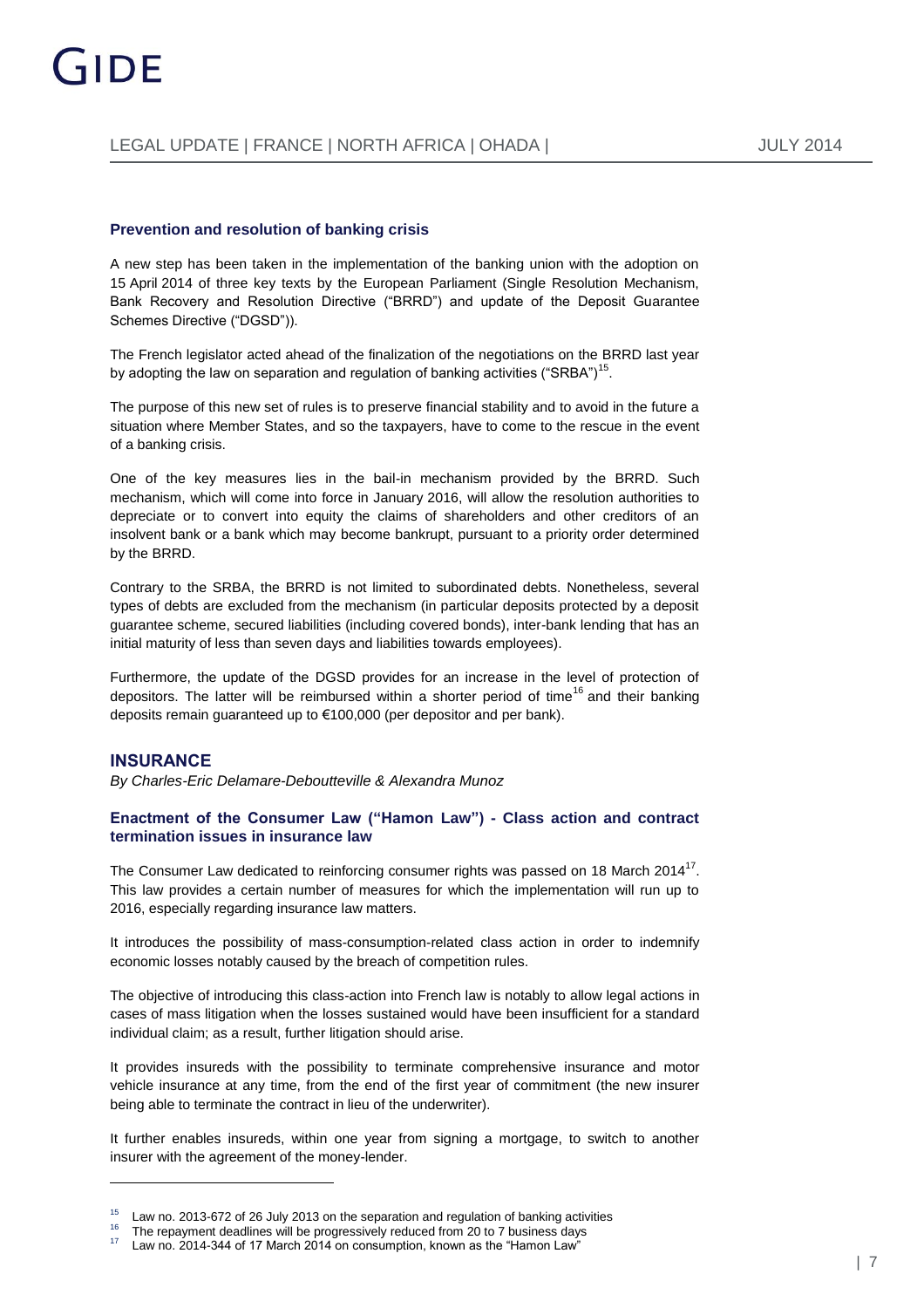#### **CEFAREA**

Specialized in the field of insurance, CEFAREA (the French Reinsurance and Insurance Arbitration Centre) adopted the new CEFAREA-CMAP Arbitration Rules in September 2013 in order to take into account the arbitration reform of 2011. This new set of Rules promotes a secure and rapid procedure as well as reaffirming certain specific features of arbitration in the field of insurance.

For example, the Rules state that the award shall be pronounced in the shortest possible timeframe unless otherwise provided for in the arbitration agreement. Moreover, the Rules assert that the arbitral proceedings shall terminate six months after the date of the constitution of the Tribunal<sup>18</sup>. Accordingly, the procedure is accelerated.

In addition, and contrary to the provisions of Article 1478 of the French Code of Civil Procedure, the Rules contain a specific provision for arbitrators to act as "*amiables compositeurs*" unless otherwise provided for in the arbitration agreement. This permits the Tribunal to rule on the basis of *ex aequo bono* 19 .

Addressing professional expectations and taking into account existing practice, the new Rules should permit an increase in arbitration procedures in the field of insurance and reinsurance.

#### **ALTERNATIVE DISPUTE RESOLUTION**

*B[y Alexandra Munoz](http://www.gide.com/en/lawyers/alexandra-munoz)*

The new ICC Mediation Rules have replaced, since 1 January 2014, the 2001 ADR Rules. This new text integrates the practices previously developed by the ICC and reinforces the powers of the ICC International Centre for ADR in its administration of procedures aimed at an amicable settlement of disputes.

Despite the change of name, the ICC Mediation Rules maintain significant flexibility in the type of alternative dispute resolution procedure available to parties.

Henceforth, it is of importance to note that parties may apply to the ICC in order to appoint a mediator even if they do not seek to adhere to the ICC Mediation Rules or submit their dispute to an ICC procedure. This opportunity offers parties greater security in the implementation of a mediation procedure and thus promotes alternative dispute resolution.

#### **ENERGY & STATE AID**

*B[y Sylvain Bergès](http://www.gide.com/en/lawyers/sylvain-berges) [& Sophie Quesson](http://www.gide.com/en/lawyers/sophie-quesson)*

#### **Restructuring of aid in the energy sector**

On 9 April 2014, the European Commission published new guidelines, applicable as from 1 July 2014, on the granting of aid for projects in the Environment and Energy sectors. These guidelines have been published in the midst of criticism against the mechanisms available in relation to renewable energies, due to their impact on public finances and potential distortion of competition.

The European Commission thus wishes to promote aid for the development of cross-border energy infrastructures, strengthen European industrial competitiveness, perpetuate investments in new production capacities, by fostering the development of a capacity market, and promote market-based mechanisms rather than feed-in tariffs.

 $\overline{a}$ 

Article 21.1 of the Rules

Article 23.1 of the Rules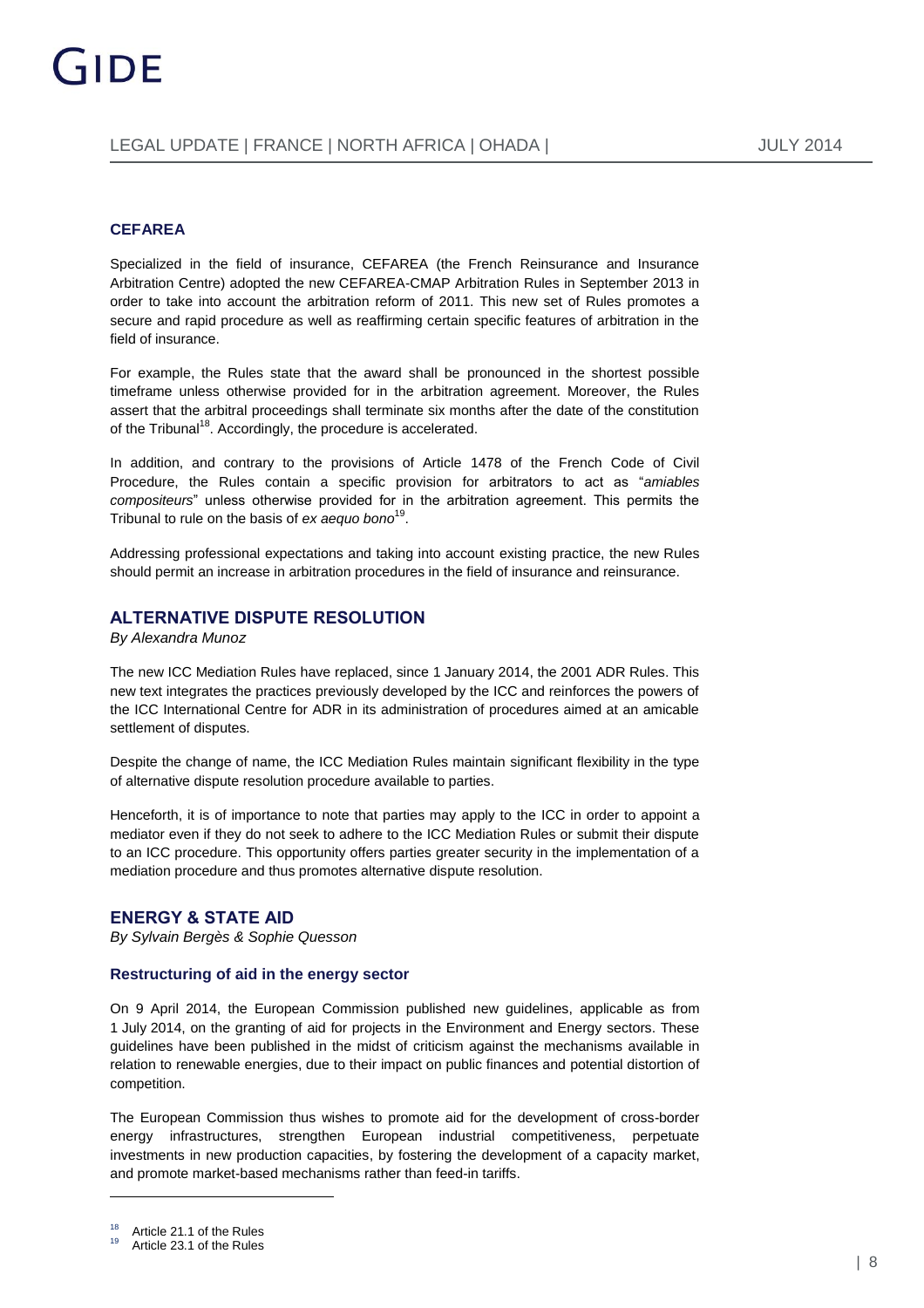The new guidelines aim to significantly reduce competition distortions between States, as resulting from highly dissimilar State aid programmes. Among the different types of aid available, the European Commission wants to prioritize tendering mechanisms, as well as a "market price + premium" package instead of feed-in tariffs. France and Germany have been working on these new mechanisms for over a year now. In France, the bill on energy transition ‒ due to be discussed in the *Assemblée Nationale* in September 2014 ‒ should lead to a complete overhaul of the existing aid system.

#### **REAL ESTATE**

*B[y Bertrand Jouanneau](http://www.gide.com/en/lawyers/bertrand-jouanneau) & [Nicolas Planchot](http://www.gide.com/en/lawyers/nicolas-planchot)*

#### **The "Pinel Law" definitively adopted**

The law on craft industries and trades, commerce and very small enterprises, known as the "Pinel Law", has been applicable since 18 June 2014.

It is one of the most significant reforms of commercial lease status for several years, and aims to substantially strengthen the lessee's protection.

Some of the main changes introduced include the restriction on the possibility to conclude leases for a firm duration, the creation of a list of service charges and taxes that cannot be oncharged to the lessee, the limitation on rent de-capping and the creation of a preferential right in favour of the lessee.

Due to its scope and the specific wording chosen by the legislator, numerous uncertainties remain in the text. Most of all, it calls into question the very concept of investor leases (length, lease net of charges, etc.) and thereby the profitability of real estate assets. The concern is that this reform might affect the value of the underlying assets.

#### **Adjustment on the part of the tax authorities as regards the VAT regime for rent-free periods**

For some time now, the French tax authorities have pursued a reassessment campaign under which the amounts corresponding to rent-free periods granted under commercial leases are made subject to VAT.

Indeed, in situations where the lessee has waived its triennial termination right, tax inspectors now consider that this constitutes an exchange of services between the parties, which should be subject to VAT on both the lessee's and lessor's side (the lessee is deemed to have provided a service to the lessor by having agreed to a fixed-term lease, and the lessor is deemed to have provided a rental service throughout the rent-free period).

We believe that this position can be challenged on various grounds, in particular because the rent-free period is not generally granted in consideration of a service rendered (see, in this respect, the CJEU judgment of 9 October 2001, C-409/98, 6<sup>th</sup> ch., Mirror Group plc).

However, in more recent tax audits, the authorities appear to have adjusted their position slightly, and have not proceeded with reassessments when there is no specific link in the lease between the rent-free period and the lessee's waiver of its triennial termination right.

In practice, lease agreements must therefore be drafted with care to limit the risk of the parties being subject to a VAT reassessment.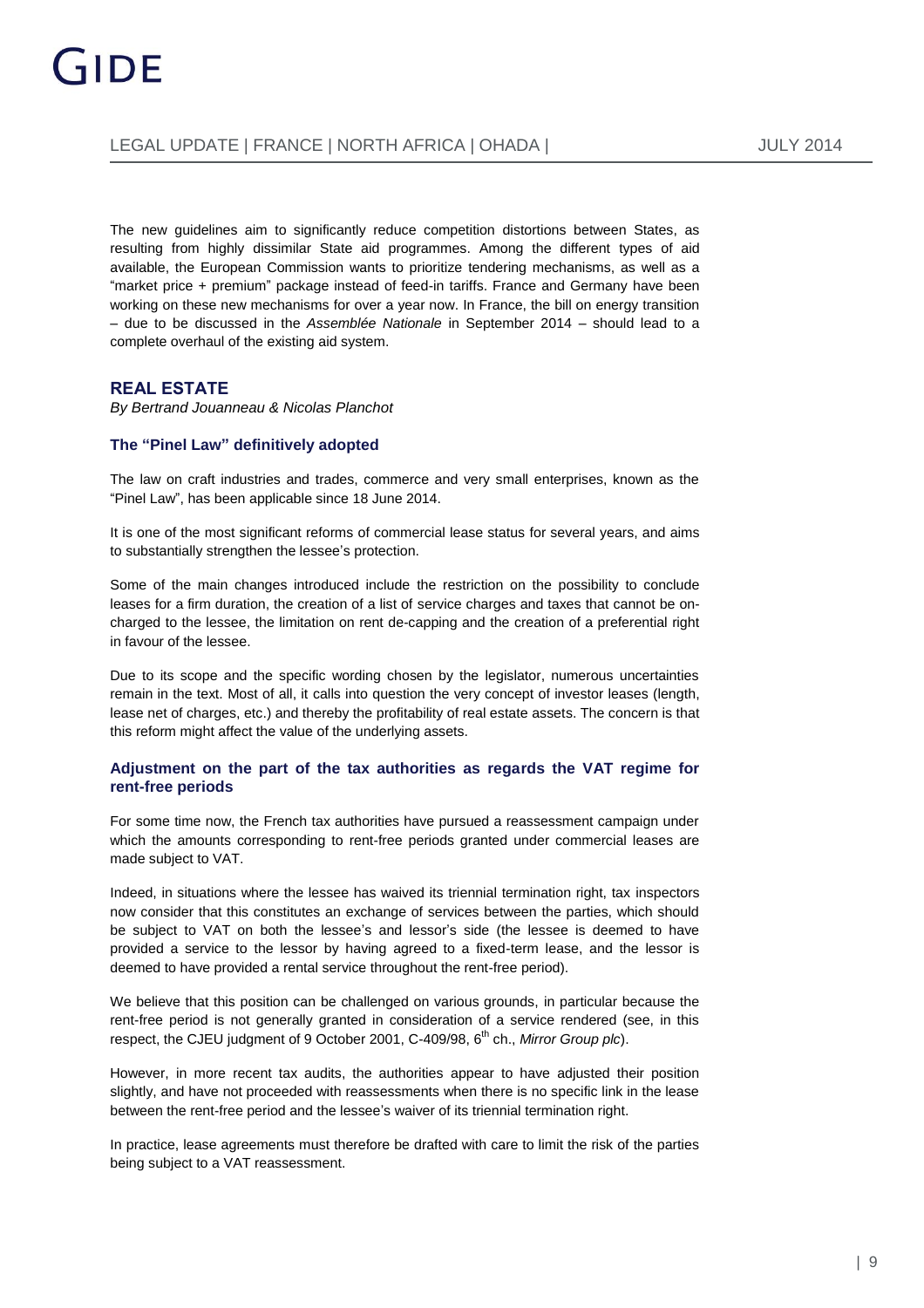#### **INTELLECTUAL PROPERTY / TELECOMMUNICATIONS, MEDIA & TECHNOLOGY**

*B[y Marta Lahuerta-Escolano](http://www.gide.com/en/lawyers/marta-lahuerta-escolano)*

#### **Personal Data: Ever greater protection**

On 12 March 2014, the European Parliament adopted, in plenary session, the proposal for a General Data Protection Regulation. While awaiting the approval by the Council of the European Union, expected in 2015, the draft gives an outline of the main changes this new European regulation is likely to entail.

Where a company is established in more than one EU Member State, all its European data processing activities will be controlled by a supervisory authority acting as a single contact point. Another impact on French companies will be the introduction of a joint liability regime when several companies implement the same processing of personal data.

One of the main developments relates to the territorial scope. From now on, even companies that do not have any establishment or processing means within the European Union will be subject to the European regulation on data protection.

While the European Court of Justice has asserted the strict application of Directive 95/46/EC to non-European Union companies<sup>20</sup>, the proposed regulation demonstrates the European Union's intention to reinforce the privacy protection of its citizens.

#### **INDIVIDUAL AND COLLECTIVE WORK RELATIONS**

*B[y David Jonin,](http://www.gide.com/en/lawyers/david-jonin) [Aurélien Boulanger](http://www.gide.com/en/lawyers/aurelien-boulanger) & [Alain Coeuret](http://www.gide.com/en/lawyers/alain-coeuret)*

#### **New timeframes for the consultation of staff representative bodies**

Over the last few years, the operation of staff representative bodies within companies has given rise to major legislative reforms, the last one dating back to 14 June 2013, itself ensuing from the national multi-industry agreement of 11 January 2013. The main objective of this reform was to provide a structured framework for the staff representative information and consultation procedures.

Concomitantly to this new regulation, whereby, following expiry of the timeframe set by the collective bargaining agreement or the regulation, the works council shall be deemed to have given a negative opinion regarding the management's project, the major decree of 27 December 2013 sets the timetable for delivery of the various experts' reports.

In this respect, new Article R.2323-1-1 of the French Labour Code (paragraph 2) provides that the basic works council consultation timeframe (one month) is extended to two months where an expert is appointed. It would seem opportune to ponder on whether or not it is valid to apply this doubled timeframe to all cases where an expert is appointed, including where the works council appoints an expert that it finances with its own budget, within the meaning of Article L.2325-41 of said Code. In the latter case, the works council is not required to justify its decision to appoint an expert; however, the discretionary nature thereof could incite some to make use of this legal provision with the sole aim of purposely delaying the process.